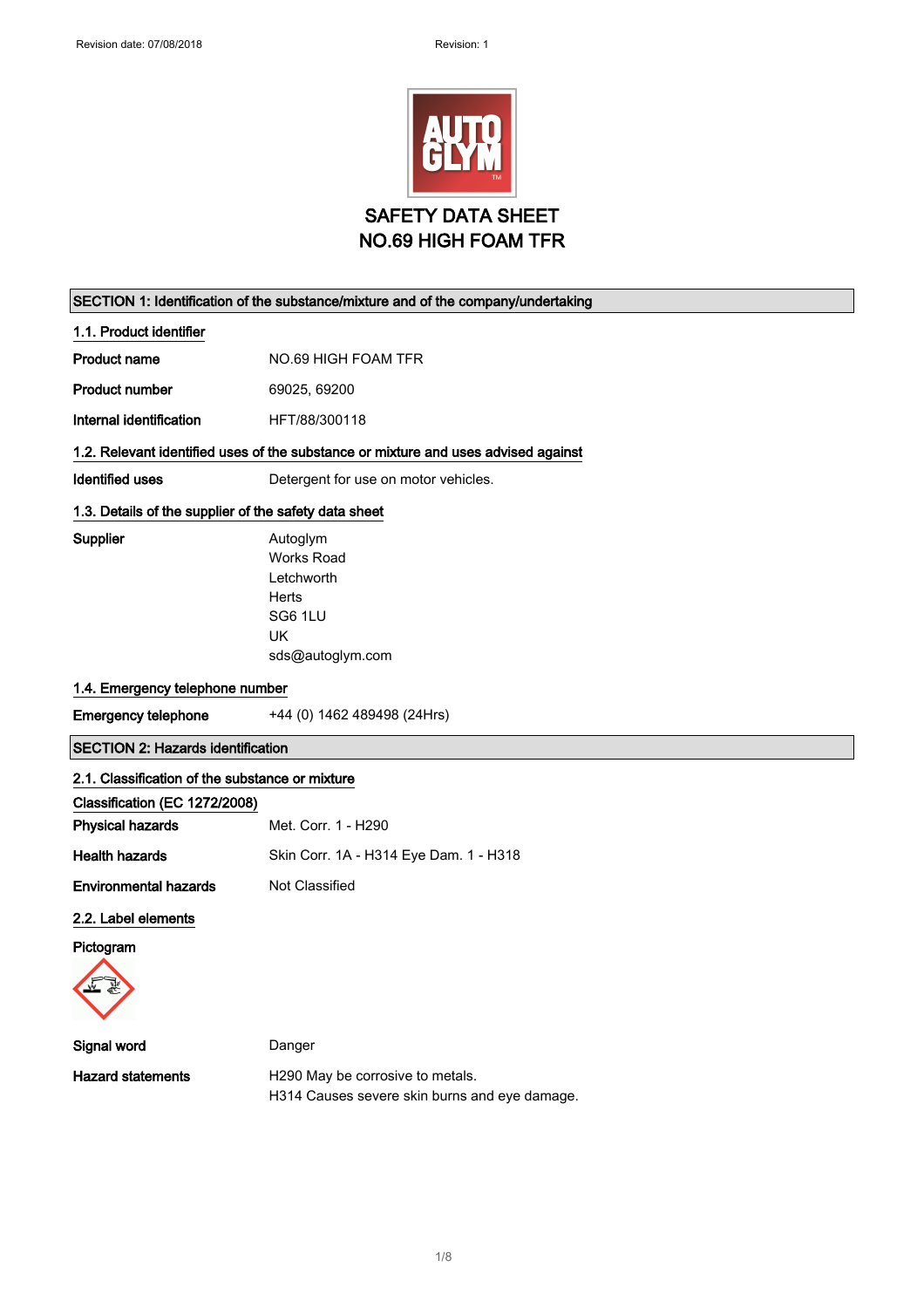| <b>Precautionary statements</b>           | P260 Do not breathe vapour/ spray.<br>P280 Wear protective gloves/ protective clothing/ eye protection/ face protection.<br>P301+P330+P331 IF SWALLOWED: Rinse mouth. Do NOT induce vomiting.<br>P303+P361+P353 IF ON SKIN (or hair): Take off immediately all contaminated clothing.<br>Rinse skin with water/ shower.<br>P305+P351+P338 IF IN EYES: Rinse cautiously with water for several minutes. Remove<br>contact lenses, if present and easy to do. Continue rinsing.<br>P310 Immediately call a POISON CENTER/ doctor. |
|-------------------------------------------|---------------------------------------------------------------------------------------------------------------------------------------------------------------------------------------------------------------------------------------------------------------------------------------------------------------------------------------------------------------------------------------------------------------------------------------------------------------------------------------------------------------------------------|
| Contains                                  | Alcohols, C12-14, ethoxylated, sulfates, sodium salts, Sodium Hydroxide, 3-Butoxypropan-2-<br>ol, Alcohols, C6-12, ethoxylated                                                                                                                                                                                                                                                                                                                                                                                                  |
| Detergent labelling                       | < 5% non-ionic surfactants, < 5% anionic surfactants                                                                                                                                                                                                                                                                                                                                                                                                                                                                            |
| Supplementary precautionary<br>statements | P501 Dispose of contents/ container in accordance with national regulations.                                                                                                                                                                                                                                                                                                                                                                                                                                                    |

## 2.3. Other hazards

| 3.2. Mixtures                                         |                      |                                                      |          |
|-------------------------------------------------------|----------------------|------------------------------------------------------|----------|
| Alcohols, C12-14, ethoxylated, sulfates, sodium salts |                      |                                                      | $1 - 5%$ |
| CAS number: 68891-38-3                                | EC number: 500-234-8 | REACH registration number: 01-<br>2119488639-16-XXXX |          |
| Classification                                        |                      |                                                      |          |
| Skin Irrit. 2 - H315<br>Eye Dam. 1 - H318             |                      |                                                      |          |
| Aquatic Chronic 3 - H412                              |                      |                                                      |          |
| Sodium Hydroxide                                      |                      |                                                      | $1 - 5%$ |
| CAS number: 1310-73-2                                 | EC number: 215-185-5 | REACH registration number: 01-<br>2119457892-27-XXXX |          |
| Classification                                        |                      |                                                      |          |
| Skin Corr. 1A - H314                                  |                      |                                                      |          |
| Eye Dam. 1 - H318                                     |                      |                                                      |          |
| 3-Butoxypropan-2-ol                                   |                      |                                                      | $1 - 5%$ |
| CAS number: 5131-66-8                                 | EC number: 225-878-4 | REACH registration number: 01-<br>2119475527-28-XXXX |          |
| Classification                                        |                      |                                                      |          |
| Skin Irrit. 2 - H315                                  |                      |                                                      |          |
| Eye Irrit. 2 - H319                                   |                      |                                                      |          |
| Alcohols, C6-12, ethoxylated                          |                      |                                                      | $1 - 5%$ |
| CAS number: 68439-45-2                                |                      |                                                      |          |
| Classification                                        |                      |                                                      |          |
| Acute Tox. 4 - H302                                   |                      |                                                      |          |
| Eye Dam. 1 - H318                                     |                      |                                                      |          |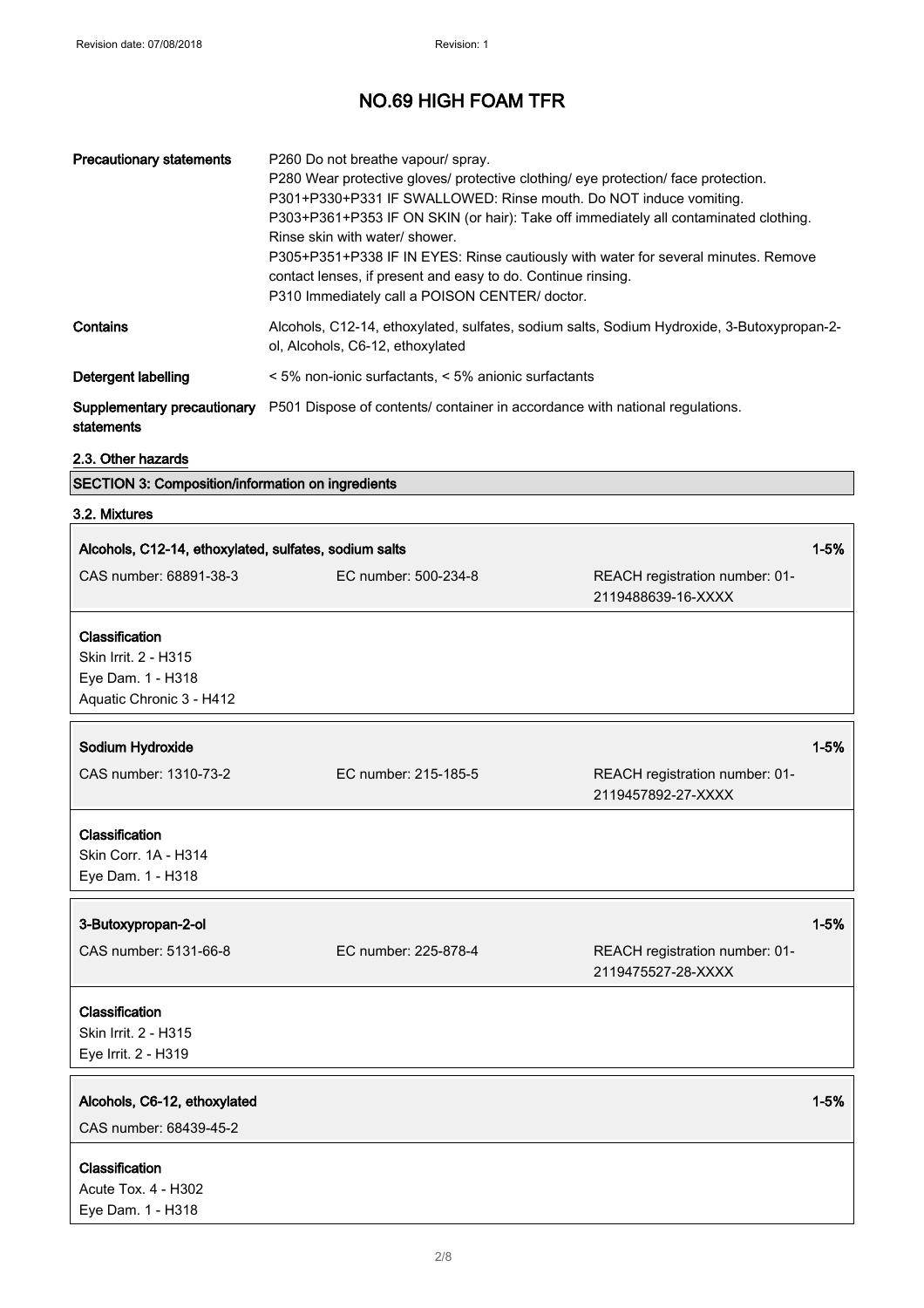| Dodecan-1-ol                                                                                                                                   |                          |                                                      | 1% |
|------------------------------------------------------------------------------------------------------------------------------------------------|--------------------------|------------------------------------------------------|----|
| CAS number: 112-53-8                                                                                                                           | EC number: 203-982-0     | REACH registration number: 01-<br>2119485976-15-XXXX |    |
| M factor (Acute) = $1$                                                                                                                         | M factor (Chronic) = $1$ |                                                      |    |
| <b>Classification</b><br>Skin Irrit. 2 - H315<br>Eye Irrit. 2 - H319<br>STOT SE 3 - H335<br>Aquatic Acute 1 - H400<br>Aquatic Chronic 1 - H410 |                          |                                                      |    |

The full text for all hazard statements is displayed in Section 16.

| <b>SECTION 4: First aid measures</b>                                            |                                                                                                                                                                                                                            |  |
|---------------------------------------------------------------------------------|----------------------------------------------------------------------------------------------------------------------------------------------------------------------------------------------------------------------------|--|
| 4.1. Description of first aid measures                                          |                                                                                                                                                                                                                            |  |
| <b>Inhalation</b>                                                               | Move affected person to fresh air and keep warm and at rest in a position comfortable for<br>breathing.                                                                                                                    |  |
| Ingestion                                                                       | IF SWALLOWED: Do not induce vomiting. Rinse mouth thoroughly with water. Give plenty of<br>water to drink. Get medical attention.                                                                                          |  |
| <b>Skin contact</b>                                                             | After contact with skin, take off immediately all contaminated clothing, and wash immediately<br>with plenty of water. Get medical attention if irritation persists after washing.                                         |  |
| Eye contact                                                                     | Rinse immediately with plenty of water. Remove contact lenses, if present and easy to do.<br>Continue rinsing. Continue to rinse for at least 15 minutes and get medical attention.                                        |  |
|                                                                                 | 4.2. Most important symptoms and effects, both acute and delayed                                                                                                                                                           |  |
| <b>Inhalation</b>                                                               | Corrosive to the respiratory tract. May cause coughing and difficulties in breathing.<br>Congestion of the lungs may occur, producing severe shortness of breath. Coughing, chest<br>tightness, feeling of chest pressure. |  |
| Ingestion                                                                       | Causes burns. Burning sensation in mouth. Ingestion may cause severe irritation of the<br>mouth, the oesophagus and the gastrointestinal tract.                                                                            |  |
| Skin contact                                                                    | This product is corrosive. Severe skin irritation.                                                                                                                                                                         |  |
| Eye contact                                                                     | This product is corrosive. May cause chemical eye burns. May cause serious eye damage.<br>Profuse watering of the eyes.                                                                                                    |  |
| 4.3. Indication of any immediate medical attention and special treatment needed |                                                                                                                                                                                                                            |  |
| <b>SECTION 5: Firefighting measures</b>                                         |                                                                                                                                                                                                                            |  |
| 5.1. Extinguishing media                                                        |                                                                                                                                                                                                                            |  |
| Suitable extinguishing media                                                    | Use fire-extinguishing media suitable for the surrounding fire.                                                                                                                                                            |  |
| Unsuitable extinguishing<br>media                                               | None known.                                                                                                                                                                                                                |  |
| 5.2. Special hazards arising from the substance or mixture                      |                                                                                                                                                                                                                            |  |
| Specific hazards                                                                | The product is not flammable.                                                                                                                                                                                              |  |

5.3. Advice for firefighters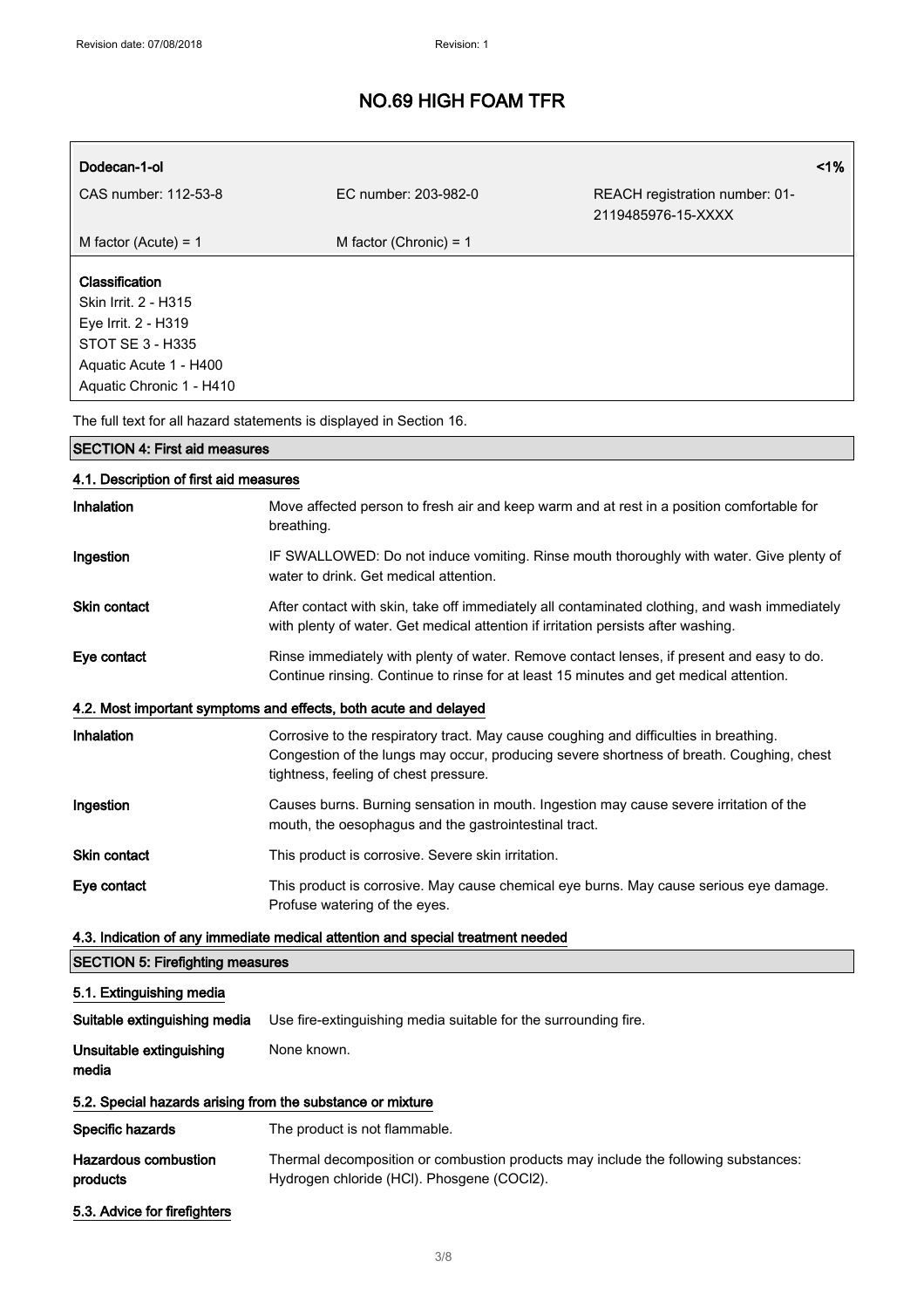| Protective actions during<br>firefighting                                                                                                                                       | No specific firefighting precautions known.                                                                                                                                                                                                       |  |
|---------------------------------------------------------------------------------------------------------------------------------------------------------------------------------|---------------------------------------------------------------------------------------------------------------------------------------------------------------------------------------------------------------------------------------------------|--|
| Special protective equipment<br>for firefighters                                                                                                                                | Use protective equipment appropriate for surrounding materials.                                                                                                                                                                                   |  |
| <b>SECTION 6: Accidental release measures</b>                                                                                                                                   |                                                                                                                                                                                                                                                   |  |
|                                                                                                                                                                                 | 6.1. Personal precautions, protective equipment and emergency procedures                                                                                                                                                                          |  |
| <b>Personal precautions</b>                                                                                                                                                     | Wear protective clothing as described in Section 8 of this safety data sheet.                                                                                                                                                                     |  |
| 6.2. Environmental precautions                                                                                                                                                  |                                                                                                                                                                                                                                                   |  |
| <b>Environmental precautions</b>                                                                                                                                                | The product is not expected to be hazardous to the environment. The product is<br>biodegradable but it must not be discharged into drains without permission from the<br>authorities.                                                             |  |
| 6.3. Methods and material for containment and cleaning up                                                                                                                       |                                                                                                                                                                                                                                                   |  |
| Methods for cleaning up                                                                                                                                                         | Take care as floors and other surfaces may become slippery. Absorb spillage with sand or<br>other inert absorbent. Dispose of waste to licensed waste disposal site in accordance with the<br>requirements of the local Waste Disposal Authority. |  |
| 6.4. Reference to other sections                                                                                                                                                |                                                                                                                                                                                                                                                   |  |
| Reference to other sections                                                                                                                                                     | For personal protection, see Section 8.                                                                                                                                                                                                           |  |
| <b>SECTION 7: Handling and storage</b>                                                                                                                                          |                                                                                                                                                                                                                                                   |  |
| 7.1. Precautions for safe handling                                                                                                                                              |                                                                                                                                                                                                                                                   |  |
| <b>Usage precautions</b>                                                                                                                                                        | Read label before use. For personal protection, see Section 8. Do not breathe mist. Use only<br>in well-ventilated areas.                                                                                                                         |  |
| Advice on general<br>occupational hygiene                                                                                                                                       | Do not eat, drink or smoke when using this product. Provide eyewash station. Wash hands<br>thoroughly after handling.                                                                                                                             |  |
|                                                                                                                                                                                 | 7.2. Conditions for safe storage, including any incompatibilities                                                                                                                                                                                 |  |
| <b>Storage precautions</b>                                                                                                                                                      | Store in a cool and well-ventilated place. Store in a closed container.                                                                                                                                                                           |  |
| Storage class                                                                                                                                                                   | Corrosive storage.                                                                                                                                                                                                                                |  |
| 7.3. Specific end use(s)                                                                                                                                                        |                                                                                                                                                                                                                                                   |  |
| <b>SECTION 8: Exposure Controls/personal protection</b>                                                                                                                         |                                                                                                                                                                                                                                                   |  |
| 8.1. Control parameters<br>Occupational exposure limits<br>Sodium Hydroxide<br>Short-term exposure limit (15-minute): WEL 2 mg/m <sup>3</sup><br>WEL = Workplace Exposure Limit |                                                                                                                                                                                                                                                   |  |
| 8.2. Exposure controls                                                                                                                                                          |                                                                                                                                                                                                                                                   |  |
| Protective equipment                                                                                                                                                            |                                                                                                                                                                                                                                                   |  |
| Appropriate engineering<br>controls                                                                                                                                             | Provide adequate ventilation.                                                                                                                                                                                                                     |  |

Eye/face protection Wear eye protection.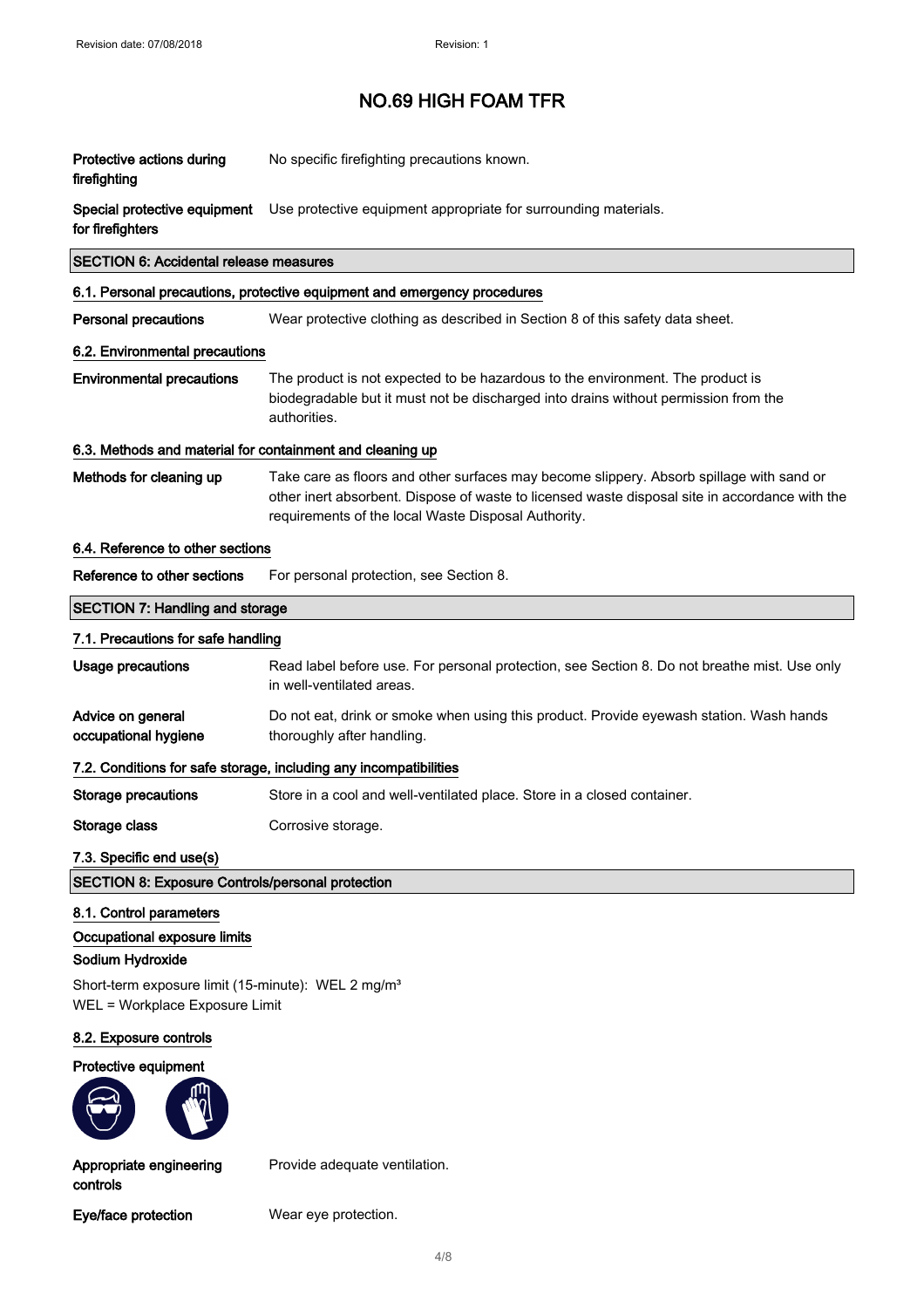| Hand protection                   | For exposure up to 8 hours, wear gloves made of the following material: Nitrile rubber. The<br>breakthrough time for any glove material may be different for different glove manufacturers. |
|-----------------------------------|---------------------------------------------------------------------------------------------------------------------------------------------------------------------------------------------|
| Other skin and body<br>protection | Wear protective clothing.                                                                                                                                                                   |
| Respiratory protection            | If ventilation is inadequate, suitable respiratory protection must be worn.                                                                                                                 |

## SECTION 9: Physical and Chemical Properties

| 9.1. Information on basic physical and chemical properties |                                                                                                                                         |  |
|------------------------------------------------------------|-----------------------------------------------------------------------------------------------------------------------------------------|--|
| Appearance                                                 | Clear liquid.                                                                                                                           |  |
| Colour                                                     | Colourless to pale yellow.                                                                                                              |  |
| Odour                                                      | Detergent.                                                                                                                              |  |
| pH                                                         | pH (concentrated solution): >13                                                                                                         |  |
| <b>Melting point</b>                                       | No information available.                                                                                                               |  |
| Initial boiling point and range                            | $100^{\circ}$ C                                                                                                                         |  |
| Flash point                                                | Not applicable.                                                                                                                         |  |
| <b>Evaporation rate</b>                                    | No information available.                                                                                                               |  |
| <b>Evaporation factor</b>                                  | No information available.                                                                                                               |  |
| Upper/lower flammability or<br>explosive limits            | Not applicable.                                                                                                                         |  |
| Vapour pressure                                            | No information available.                                                                                                               |  |
| Vapour density                                             | No information available.                                                                                                               |  |
| <b>Relative density</b>                                    | ~1.04                                                                                                                                   |  |
| Solubility(ies)                                            | Miscible with water.                                                                                                                    |  |
| <b>Partition coefficient</b>                               | No information available.                                                                                                               |  |
| Auto-ignition temperature                                  | Not applicable.                                                                                                                         |  |
| <b>Decomposition Temperature</b>                           | No information available.                                                                                                               |  |
| <b>Viscosity</b>                                           | No information available.                                                                                                               |  |
| 9.2. Other information                                     |                                                                                                                                         |  |
| <b>SECTION 10: Stability and reactivity</b>                |                                                                                                                                         |  |
| 10.1. Reactivity                                           |                                                                                                                                         |  |
| Reactivity                                                 | The reactivity data for this product will be typical of those for the following class of materials:<br>Mineral acids. Oxidising agents. |  |
| 10.2. Chemical stability                                   |                                                                                                                                         |  |
| <b>Stability</b>                                           | Stable at normal ambient temperatures and when used as recommended.                                                                     |  |
| 10.3. Possibility of hazardous reactions                   |                                                                                                                                         |  |
| Possibility of hazardous<br>reactions                      | The following materials may react with the product: Strong alkalis.                                                                     |  |
| 10.4. Conditions to avoid                                  |                                                                                                                                         |  |

Conditions to avoid **Avoid heat.**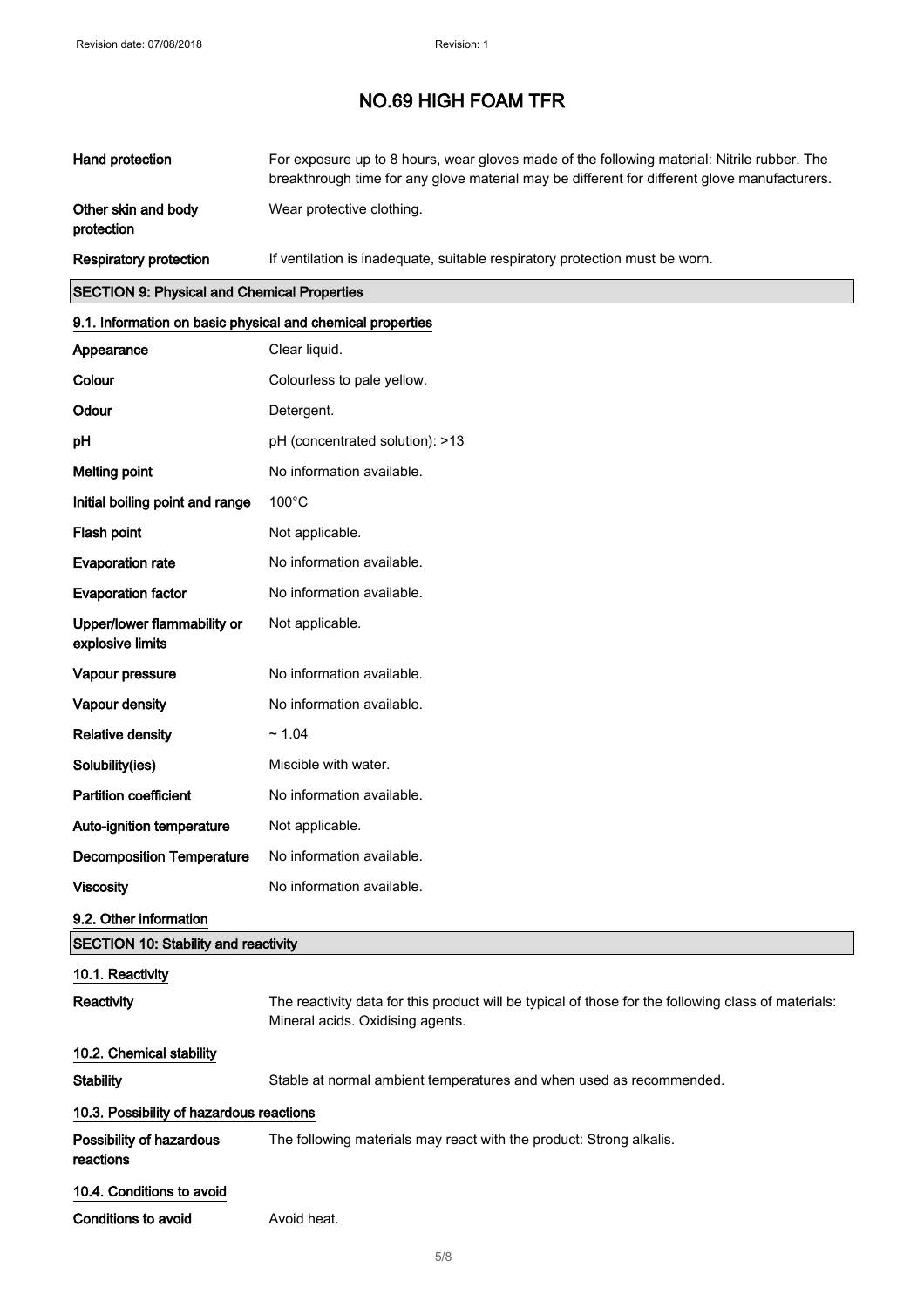| 10.5. Incompatible materials                 |                                                                                                                                  |  |
|----------------------------------------------|----------------------------------------------------------------------------------------------------------------------------------|--|
| Materials to avoid                           | Avoid contact with the following materials: Strong alkalis. Strong oxidising agents.                                             |  |
| 10.6. Hazardous decomposition products       |                                                                                                                                  |  |
| Hazardous decomposition<br>products          | Thermal decomposition or combustion products may include the following substances:<br>Hydrogen chloride (HCI). Phosgene (COCI2). |  |
| <b>SECTION 11: Toxicological information</b> |                                                                                                                                  |  |
| 11.1. Information on toxicological effects   |                                                                                                                                  |  |
| Acute toxicity - oral                        |                                                                                                                                  |  |
| ATE oral (mg/kg)                             | 42,105.26                                                                                                                        |  |
| Skin corrosion/irritation                    |                                                                                                                                  |  |
| Human skin model test                        | Corrosive to skin.                                                                                                               |  |
| Serious eye damage/irritation                |                                                                                                                                  |  |
| Serious eye damage/irritation                | Corrosivity to eyes is assumed.                                                                                                  |  |
| <b>SECTION 12: Ecological Information</b>    |                                                                                                                                  |  |
| 12.1. Toxicity                               |                                                                                                                                  |  |
| <b>Toxicity</b>                              | The product is not expected to be hazardous to the environment.                                                                  |  |
| 12.2. Persistence and degradability          |                                                                                                                                  |  |
| Persistence and degradability                | The product is readily biodegradable.                                                                                            |  |
| Phototransformation                          | Not known.                                                                                                                       |  |
| Stability (hydrolysis)                       | Not known.                                                                                                                       |  |
| Biodegradation                               | Expected to be readily biodegradable.                                                                                            |  |
| Biological oxygen demand                     | Not determined.                                                                                                                  |  |
| Chemical oxygen demand                       | Not determined.                                                                                                                  |  |
| 12.3. Bioaccumulative potential              |                                                                                                                                  |  |
| <b>Partition coefficient</b>                 | No information available.                                                                                                        |  |
| 12.4. Mobility in soil                       |                                                                                                                                  |  |
| 12.5. Results of PBT and vPvB assessment     |                                                                                                                                  |  |
| 12.6. Other adverse effects                  |                                                                                                                                  |  |
| <b>SECTION 13: Disposal considerations</b>   |                                                                                                                                  |  |
| 13.1. Waste treatment methods                |                                                                                                                                  |  |
| <b>Disposal methods</b>                      | Dispose of waste product or used containers in accordance with local regulations                                                 |  |
| <b>SECTION 14: Transport information</b>     |                                                                                                                                  |  |
| 14.1. UN number                              |                                                                                                                                  |  |
| UN No. (ADR/RID)                             | 1760                                                                                                                             |  |
| UN No. (IMDG)                                | 1760                                                                                                                             |  |
| UN No. (ICAO)                                | 1760                                                                                                                             |  |
| UN No. (ADN)                                 | 1760                                                                                                                             |  |
|                                              |                                                                                                                                  |  |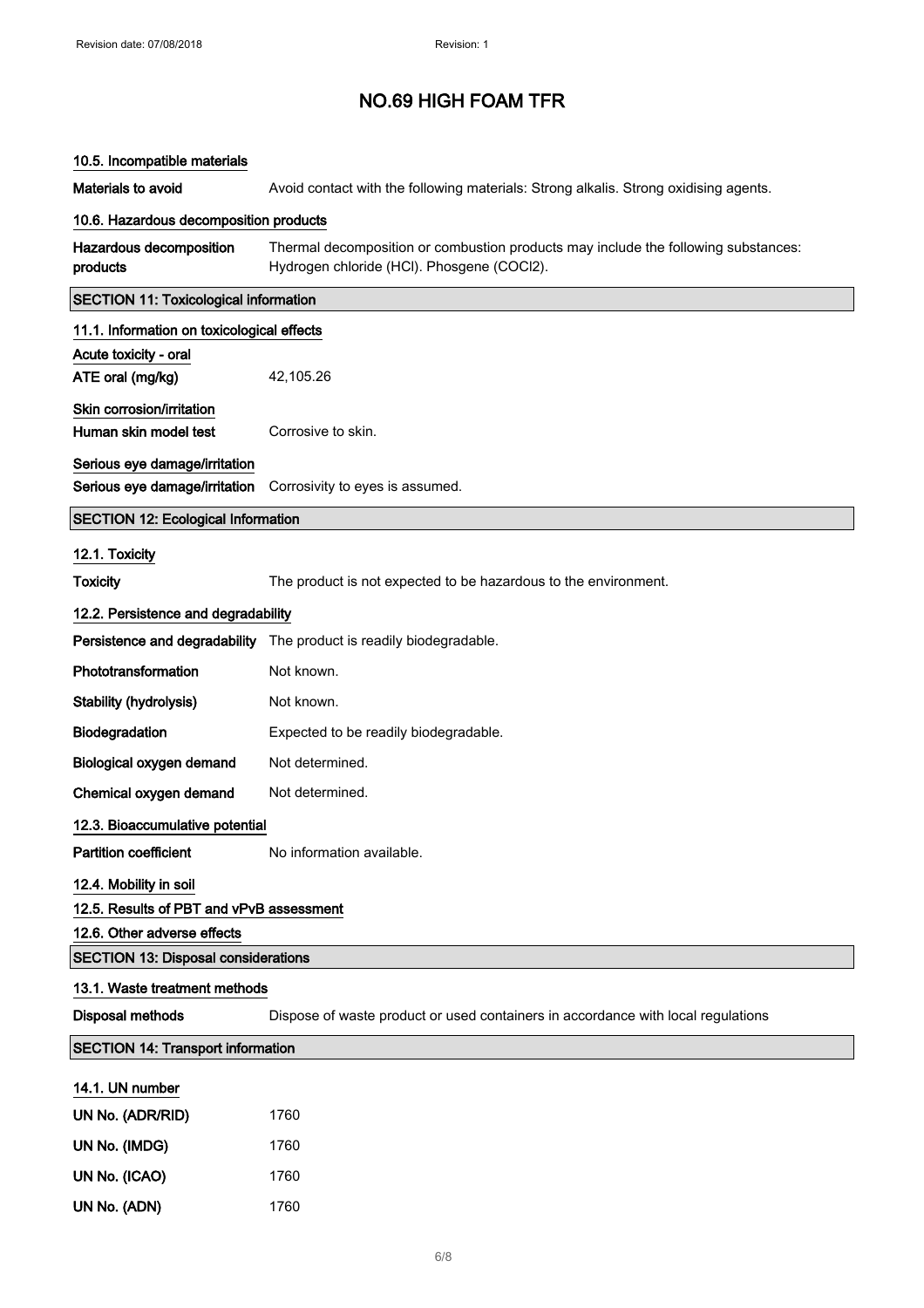## 14.2. UN proper shipping name

| Proper shipping name<br>(ADR/RID) | CORROSIVE LIQUID, N.O.S. (Sodium Hydroxide)                             |  |
|-----------------------------------|-------------------------------------------------------------------------|--|
|                                   | Proper shipping name (IMDG) CORROSIVE LIQUID, N.O.S. (Sodium Hydroxide) |  |
|                                   | Proper shipping name (ICAO) CORROSIVE LIQUID, N.O.S. (Sodium Hydroxide) |  |
|                                   | Proper shipping name (ADN) CORROSIVE LIQUID, N.O.S. (Sodium Hydroxide)  |  |
| 14.3. Transport hazard class(es)  |                                                                         |  |

| <b>ADR/RID class</b>        | ႙  |
|-----------------------------|----|
| ADR/RID classification code | C9 |
| <b>ADR/RID label</b>        | 8  |
| <b>IMDG class</b>           | 8  |
| ICAO class/division         | 8  |
| ADN class                   | 8  |

## Transport labels



| 14.4. Packing group       |   |
|---------------------------|---|
| ADR/RID packing group     | Ш |
| <b>IMDG packing group</b> | Ш |
| ADN packing group         | Ш |
| ICAO packing group        | Ш |
|                           |   |

14.5. Environmental hazards

Environmentally hazardous substance/marine pollutant No.

## 14.6. Special precautions for user

| EmS                                       | $F-A. S-B$ |
|-------------------------------------------|------------|
| ADR transport category                    | 3          |
| <b>Emergency Action Code</b>              | 2Χ         |
| Hazard Identification Number<br>(ADR/RID) | 80         |
| Tunnel restriction code                   | (E)        |
|                                           |            |

## 14.7. Transport in bulk according to Annex II of MARPOL and the IBC Code

Transport in bulk according to Not applicable. Annex II of MARPOL 73/78 and the IBC Code

SECTION 15: Regulatory information

15.1. Safety, health and environmental regulations/legislation specific for the substance or mixture